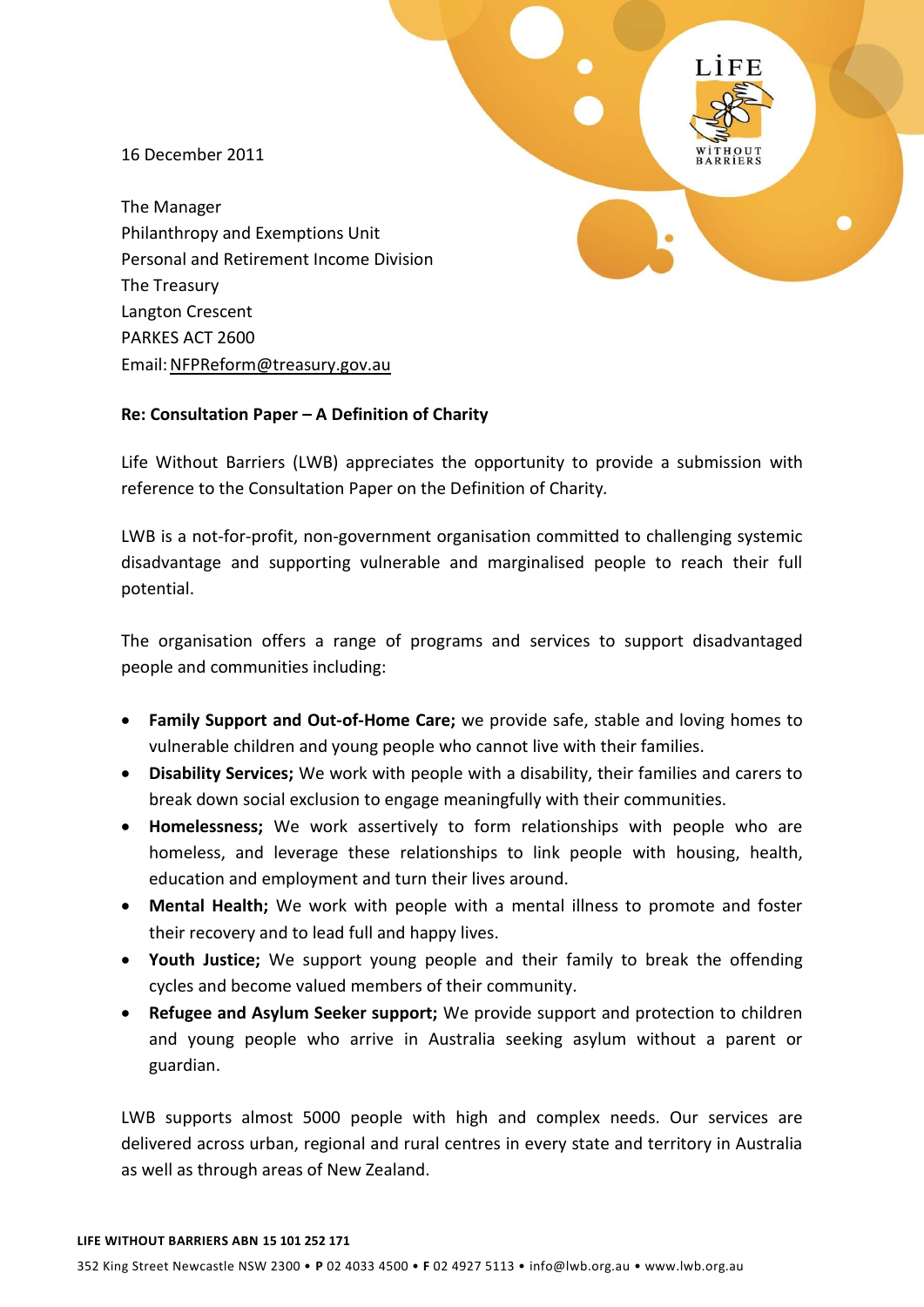# **The introduction of a statutory definition of a charity**

LWB supports the introduction of a new statutory definition of a 'Charity' to clearly illustrate the attributes which define a 'charity' and a 'charitable purpose.'

The definition of a 'charity' as proposed in the Charities Bill 2003 is considered a good starting point for a more refined definition. This change is a positive move to better meet the needs of contemporary Australian society and better reflect the diversity of organisations which operate for the public benefit.

Whilst the definition supposes various amendments to the current classification of a charity, the use of the Charities Bill 2003 is a sound foundation for a single definition of a charity. This will aid in overcoming the complexity and ambiguousness that has been recognised within the current definition of a charity, based on over 400 years of common law.

The key issues brought about through this modification are explored in this submission.

# **Dominant or exclusive charitable purpose**

LWB supports the proposed alteration to the Charities Bill 2003 definition to require that the purpose or purposes of a charity are exclusively charitable. LWB views this change as a positive move.

#### **Public Benefit**

In articulating the description of 'public benefit', it is believed that Australia should follow the lead of The Charities Commission for England and Wales. Extensive guidance on the meaning of public benefit is considered to be necessary to minimise complexity and ambiguity.

Furthermore, LWB supports the change to remove the presumption of public benefit. In the 2005 modification of the New Zealand definition of a charity, the majority of organisations were easily transitioned whilst a small percentage of organisations found challenges in attaining charitable status. The 2008 New Zealand Charities Commission Annual Report identified that between 1 February 2007 when the Register opened, and 30 June 2008 when income tax laws changed, the Commission received 21,943 properly completed applications from charities and a further 3,979 "incomplete" applications. The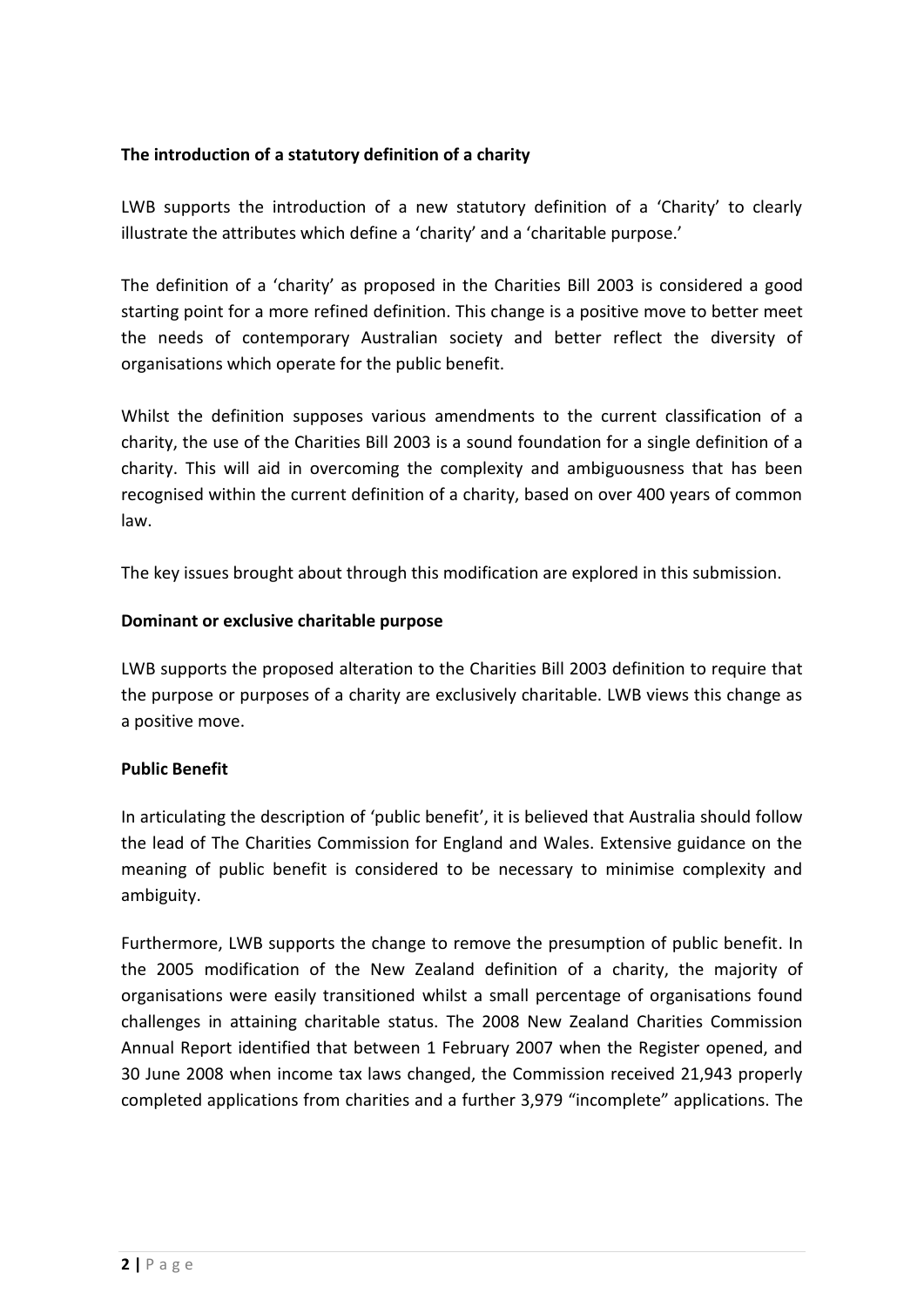Commission had registered 8,218 charities by 30 June 2008. During that same period, only a small number of applications were declined, some were withdrawn by applicants, and eight charitable entities were deregistered at their own request.<sup>1</sup>

It is believed that there are not any great issues with removing the presumption of public benefit for organisations that are operating in the true sense of those words. This is regarded as a fair process which would essentially place greater responsibility on all charities to positively demonstrate that they are operating for the public benefit. This will provide greater transparency and accountability across the sector.

The role of the Australian Charities and Not-for-Profits Commission (ACNC) in this instance would be to provide support for organisation seeking charitable status including defining the meaning of public benefit and examples for organisations to consider. It is important that this definition is accessible in simple, plain English terms to ensure all Australian organisations are able to identify the purposes for which they can be considered a 'charity'. The determination of charitable status by the ACNC based on the new definition of a charity is considered to be the pivotal role and responsibility of this independent regulator.

# **Distinction between charitable purposes and activities**

The distinction between charitable purposes and activities and the extent to which charities may engage in business activities is important.

Expected reforms that require not-for-profit entities to pay income tax on profits from their unrelated commercial activities that are not directed back to their altruistic purpose are being pursued separately by Treasury.<sup>2</sup>

# **Disqualifying activities**

LWB believes that charities should be able to debate political activities, such as attempting to influence government policy, activities or legislation, as opposed to engaging in party political activities. It is believed that if policy and practice will lead to enhanced outcomes for the people and communities supported by a charity, then that organisation should be able to advocate through political activity.

<sup>&</sup>lt;u>.</u>  $1$  NZ Charities Commission (2008) Annual Report, online:

<http://www.charities.govt.nz/assets/Uploads/docs/public-reports/annual-report-2008.pdf> pg. 6-7  $2$  The Hon Bill Shorten, (23 September 2011) Address to the Australian Charity Law Association Annual Conferences, Assistant Treasurer, Minister for Financial Services and Superannuation, online: [http://ministers.treasury.gov.au/DisplayDocs.aspx?doc=speeches/2011/029.htm&pageID=005&min=brs&Y](http://ministers.treasury.gov.au/DisplayDocs.aspx?doc=speeches/2011/029.htm&pageID=005&min=brs&Year=&DocType) [ear=&DocType](http://ministers.treasury.gov.au/DisplayDocs.aspx?doc=speeches/2011/029.htm&pageID=005&min=brs&Year=&DocType)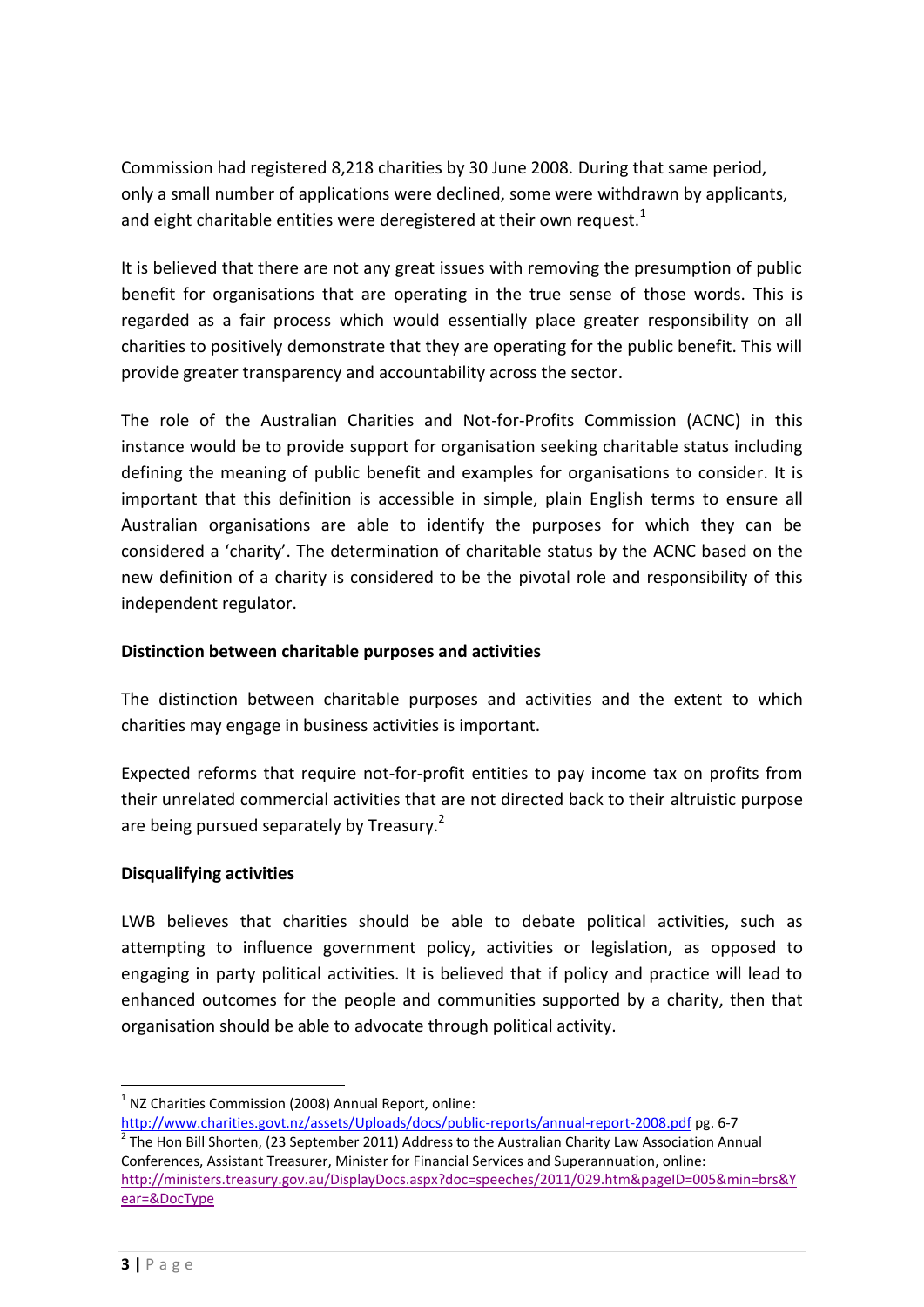This is consistent with the *AID/Watch* decision which held that the generation of public debate by lawful means for charitable purposes does not affect an entity's status as charitable.

### **Commonwealth definition for states and territories**

Although an entity may qualify as a charity under the proposed statutory definition of charity for Commonwealth legislative purposes, in certain instances the same entity may not qualify as a charity under relevant state and territory charity laws.

An entity should be assessed as being charitable for all purposes by a single agency such as the ACNC. This is expected to provide greater consistency for charities operating across Australia.

Across the country, whether State, Territory or Federal, it is necessary to ensure an agreement on a single definition. The ACNC will be the agency that recommends what those definitions should be. LWB believes that consultation with the states and territories will be important in devising the proposed statutory definition of charity. The inconsistency across Commonwealth and State and Territory legislation is a necessary barrier to overcome through this process.

As a not-for-profit operating in over 82 locations across Australia, LWB supports the notion that a single national definition will facilitate charities navigation of state and federal regulations with greater ease.

# **Transitional Issues**

It is important in undertaking this process of introducing a statutory definition of a charity that Australia learns from other countries which have already undertaken a similar implementation process. In particular, special notice should be paid to the New Zealand Charity Commissions as to what worked well and what did not.

It is also believed that existing charities that have been endorsed by the ATO prior to the commencement date should retain their charitable status from the commencement date and not need to reapply for registration by the ACNC. It is however imperative that at a future date, all charity registrations should be reviewed by the ACNC. It is believed that setting this timeframe will be fundamental to ensuring that this action occurs for all organisations operating for charitable purposes.